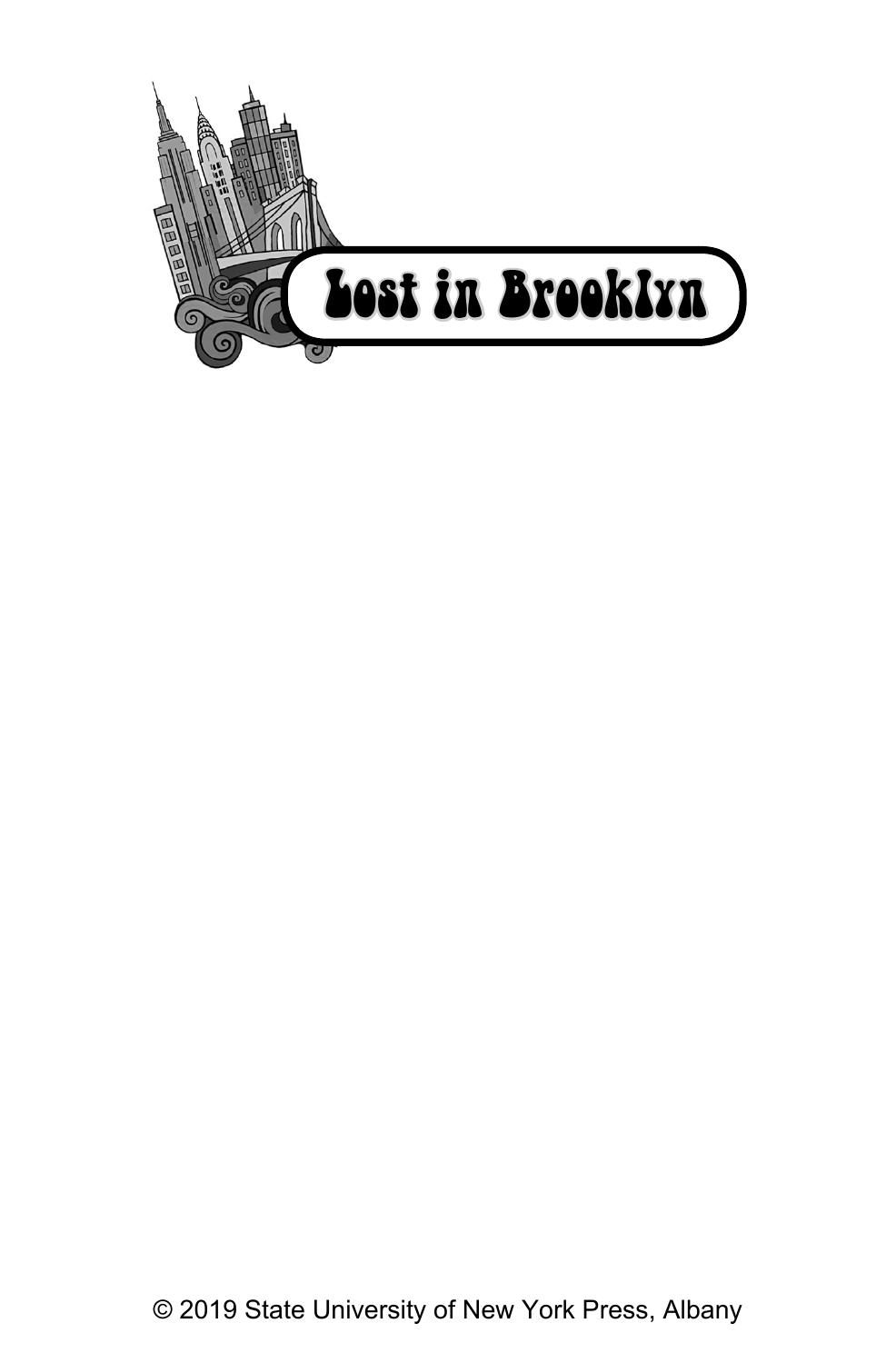© 2019 State University of New York Press, Albany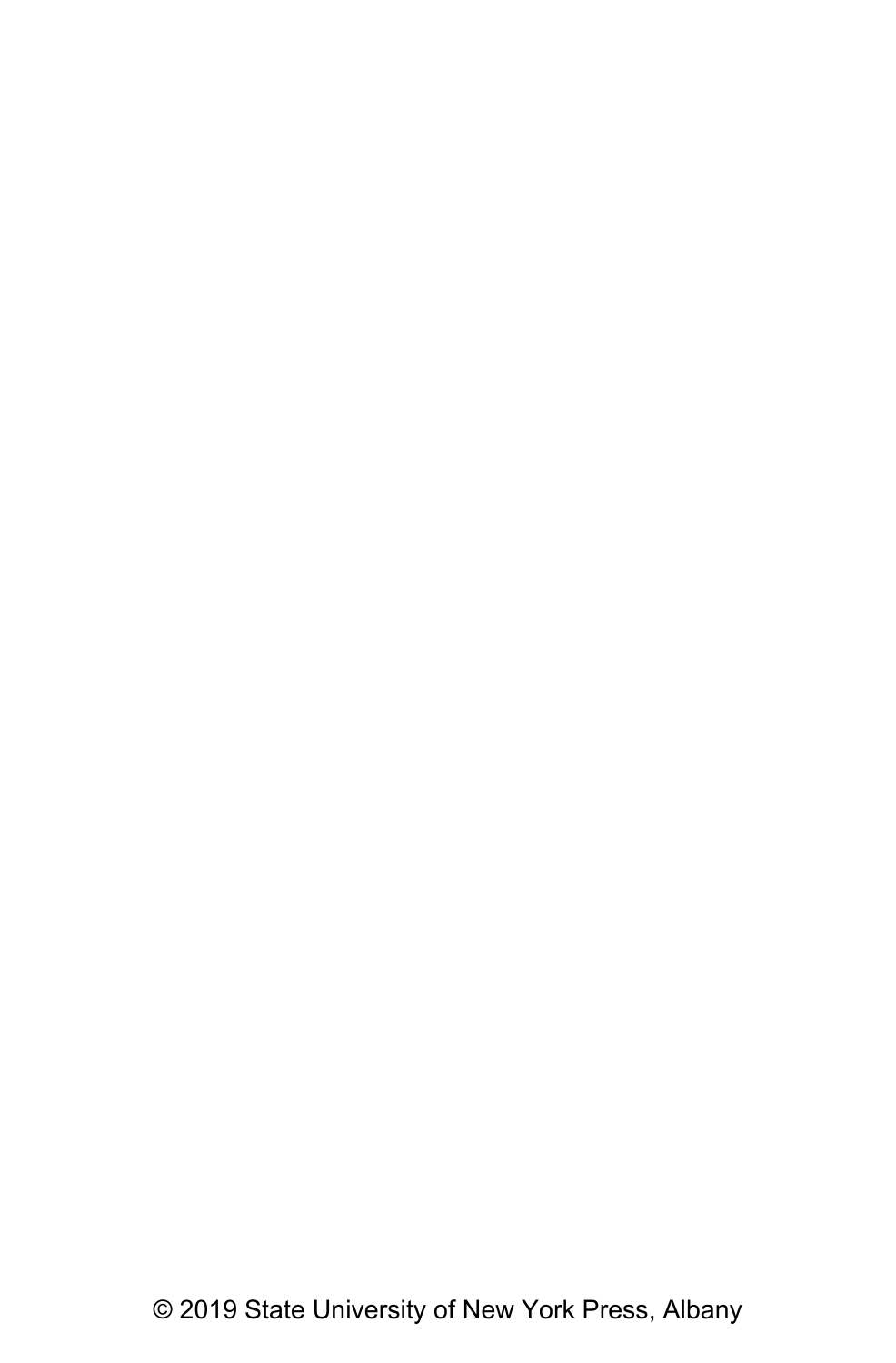## **TOWN HILL**

Problem is Zooby and I are underage. The solution is getting past Rodney Jenkins, the bouncer at Town Hill, so we've invited Billy along. Since Rodney and Billy played football together at Erasmus Hall High, we're hoping for old times' sake, plus some grease, the doors of the nightclub will swing open for us. For Billy, the deal is sweet—he gets us in and the show's on us.

Town Hill features the best R&B and doo-wop singers: from Dinah Washington to Sam Cooke, from the Platters to the Drifters. It's the coolest place. Tonight the great Earl "Speedo" Carroll, former lead singer of the Cadillacs, is debuting with the Coasters.

Handing Billy a ten-spot, I say, "You got the ball, now get us over the line."

When Rodney sees Billy, he goes, "Hey, my man, hear 'Rasmus lost to Tilden. Should be ashamed of themselves."

"Never happened when we played, Jenkins. We had the team."

"Ain't that the truth." They slap each other five while Billy slips him the ten. Jenkins nods and in we go.

Over the buzz of the jukebox, boisterous laughter and conversation fill the Hill. Cigarette smoke creates a silvery, chiffon ambience. The room is swaying.

The maître d' leads us to a table in the back near the horseshoe-shaped bar. When our waitress arrives, Billy orders a beer. Attempting to project some hipness, Zooby and I order rum and coke. Two black couples are at the next table, the guys, in pastel jackets and open-collared shirts, have their arms draped over the shoulders of their dates who are wearing tight, short dresses with plunging necklines.

"Man, those cats dress so cool," Billy whispers.

"They're dressed to party. We look like we're going to temple," I say.

"We've reached the promised land," Zooby adds.

© 2019 State University of New York Press, Albany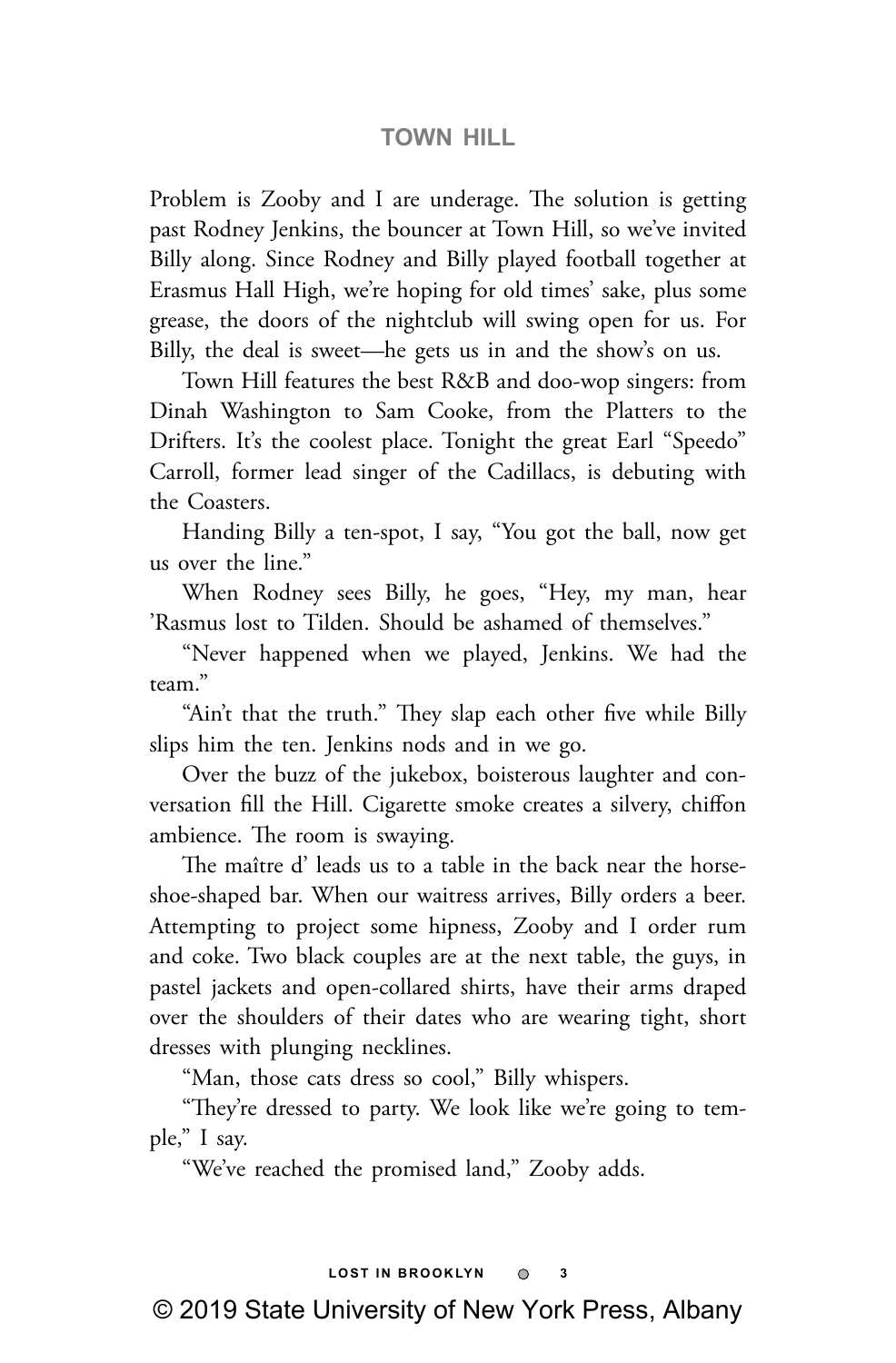Almost as proof, Billy leans in and nods toward the bar, "There he is—Speedo."

Sure enough, laughing it up with some people is Earl Carroll, Mr. Cool.

The curtain opens with Big Al Sears and the band getting into the groove with rocking renditions of "Night Train" and "Honky Tonk."

The emcee announces, "Ladies and gentlemen, direct from the land of the pyramids where she drove the Nile wild, the dancer who makes the mummies murmur for more, the one, the only, Little Egypt."

With the band playing "Satin Doll," Little Egypt, dressed all in gold, gyrates onto the stage, wearing a halter top, a skirt with slits to her hips, and arms coiled in bracelets. Her skin is a shimmering gold and her body's beyond beyond.

Shimmying and shaking, twirling and whirling, strutting and stripping, she mesmerizes every guy in the joint. Undressing to the legal limit, she hesitates. The crowd urges her on, and just as it seems she's going to give in, she throws a kiss and dashes offstage.

The lights go up. It takes a while for the crowd to settle down. The Coasters are next.

We're astonished, speechless.

Finally, Billy says, "Let's get another round."

Seeing our waitress talking with the bartender, I volunteer to give her our order. Moving toward the bar, I notice a chick in a tight skirt and even tighter top moving my way. I realize it's Little Egypt.

Why not be bold? My voice climbs a register or two. "Miss Egypt, can I buy you a drink?"

Several bar patrons turn. Earl Carroll, his smile gone, rises deliberately from his stool. I hear Billy say, "Mark's a dead man." It hits me, oh, no, she's Speedo's girl.

Stopping a foot from me, Little Egypt slowly looks me up and down, pauses, and, in a stage whisper, says, "Sonny . . . when I want a baby, I'll have one."

## $\odot$  **SOMETHING'S HAPPENING HERE**

© 2019 State University of New York Press, Albany